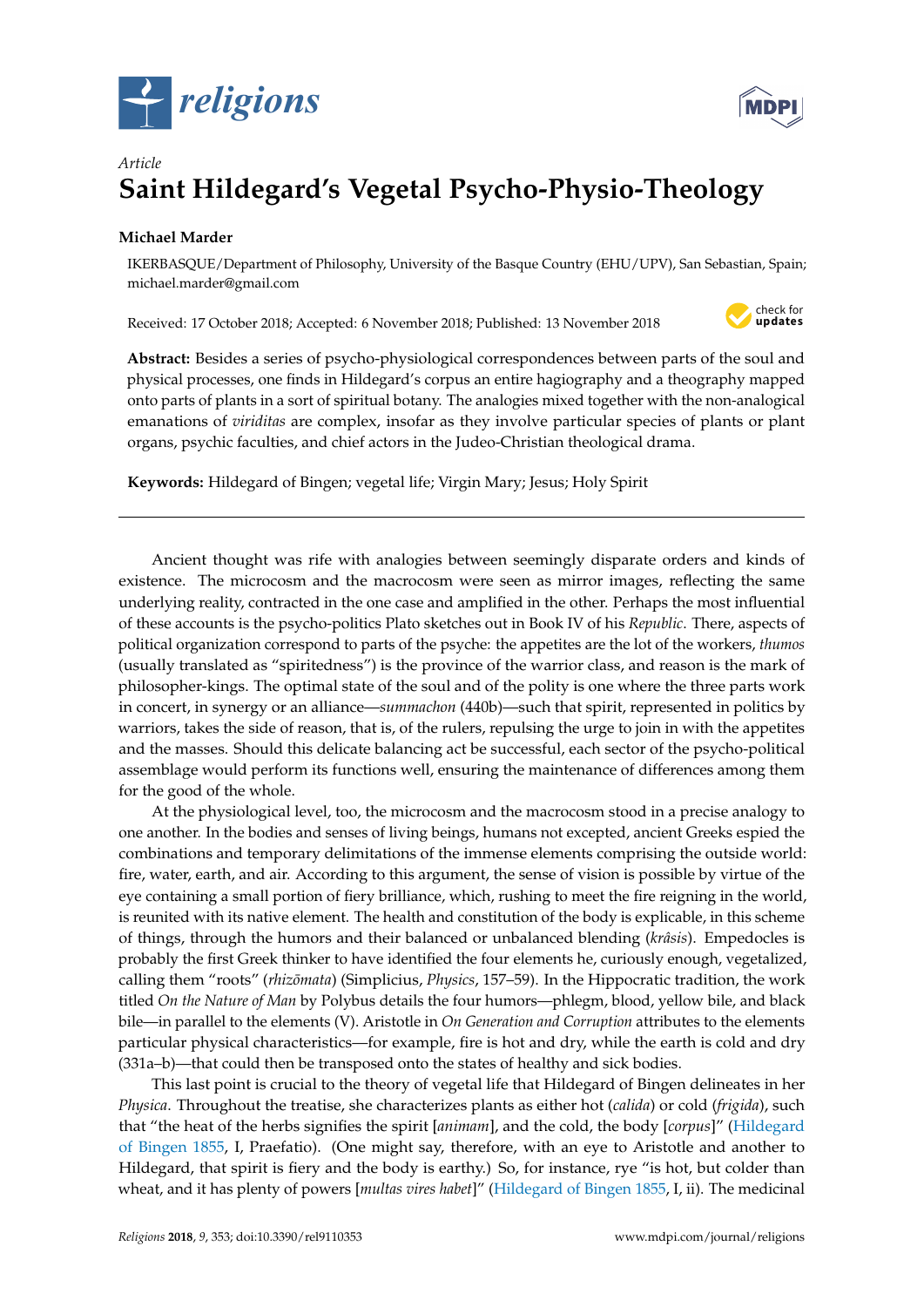and dietary properties of plants are indicative of how they regulate the balance of heat and cold, of bodily and spiritual realities, in the human patient. In keeping with ancient thought, they fine-tune the humors and adjust our elemental composition, warding off its excesses, whether by putting an end to dangerous inflammations or by preventing the dissipation of spiritual heat in the coolness of the body.

But there is more to the curative qualities of vegetation in Hildegard's system than first meets the eye, and more, also, than is explicable through a simple carryover of ancient medical and physiological perspectives to medieval European worldviews.

- (1) She is loath to exclude the plant kingdom from the spiritual sphere: physically expressed in heat, the powers (*vires*) of plants are the metaphysical reverberations of their *anima*—the animating principle, translatable as "soul" and, later on, "mind." Such powers belong under the heading of *viriditas*, the greening green, the self-refreshing capacity of finite existence, which Hildegard originally formulated with reference to vegetal life.
- (2) The crafting of the first humans out of the earth makes them plant-like, as the very opening sentence in *Physica* intimates (*In creatione hominis de terra* . . . ). It is from the earth that humans and plants have imbibed their *viriditas*, each partaking of the universal capacity in a singular way: "And the earth gave its greening green [*et terra dabat viriditatem suam*] according to the kind, nature, customs, and all the specific circumstances of the humans" [\(Hildegard of Bingen](#page-8-0) [1855,](#page-8-0) I, Praefatio). Whereas at its origins humanity soaked *viriditas* up directly from the earth and on a par with the vegetation that sprouted from it, the subsequent generations had to rely on the plants they consumed to keep receiving the gift of the greening green. Faithful to the offering of the earth, plants continued growing in a context-sensitive way, which apportioned to them the singular universality of *viriditas*. And, in this, they embodied the activity of the Holy Spirit deemed the common "root . . . in every creature [*radix* . . . *in omni creatura*]" [\(Hildegard of Bingen](#page-8-1) [2007,](#page-8-1) 24.3).

Hildegard's approach to vegetal life is analogical and non-analogical all at once. The provenance of humans and plants from the earth means that the likenesses between tree sap and blood, plant fibers and veins, the harmfulness of some herbs and diabolical types of behaviors, and so forth [\(Hildegard](#page-8-0) [of Bingen](#page-8-0) [1855,](#page-8-0) I, Praefatio) harken back to a shared cause (at least, when it comes to the formal and material types of causality in Aristotle). At this non-analogical level, the different biological orders and their corresponding parts are expressions of the same underlying reality.

\*

The physical aspects of life are signs for particular regions of the spiritual world, since the soul "shows its powers according to the powers of the body [*secundum vires corporis, vires suas ostendit*]" [\(Hildegard of Bingen](#page-8-2) [1978,](#page-8-2) I.4.17). Though in corporeal existence heat stands for spirit and cold for the body, the difference between them dwindles once they are understood in terms of physical qualities expressing metaphysical insights. They are comparative terms, whereby cold is the privation of heat, just as bodily phenomena are deficient with respect to the powers of the soul. That said, the powers of the body are indispensable, because, without them, those of the soul would not have manifested themselves in the realm of appearance and, instead, would have stayed hidden on the model of a potential plant concealed in a seed or in a dormant root. The bodily sign, the body *as* a sign, lends effectiveness to the non-bodily entity it signifies; the body is that according to which the soul shows (*ostendit*) itself and is discernible. This effectiveness is the power of power, the actuality that leads purely spiritual causes out of their virtual isolation.

In Hildegard's psycho-physiology, then, the powers of the soul express themselves in the powers of the body indexed to that kind of soul. Thus, "in a person's infancy it [the soul, MM] produces simplicity, in youth—strength, and in adulthood, with all the person's veins full, it demonstrates its strongest powers in wisdom [*fortissimos vires suas in sapientia declarat*], as the tree in its first shoots is tender and then shows that it can bear fruit, and finally, in its full usefulness, bears it" [\(Hildegard of](#page-8-2) [Bingen](#page-8-2) [1978,](#page-8-2) I.4.17). If there is an analogy here, it is not between plant and human souls or plant and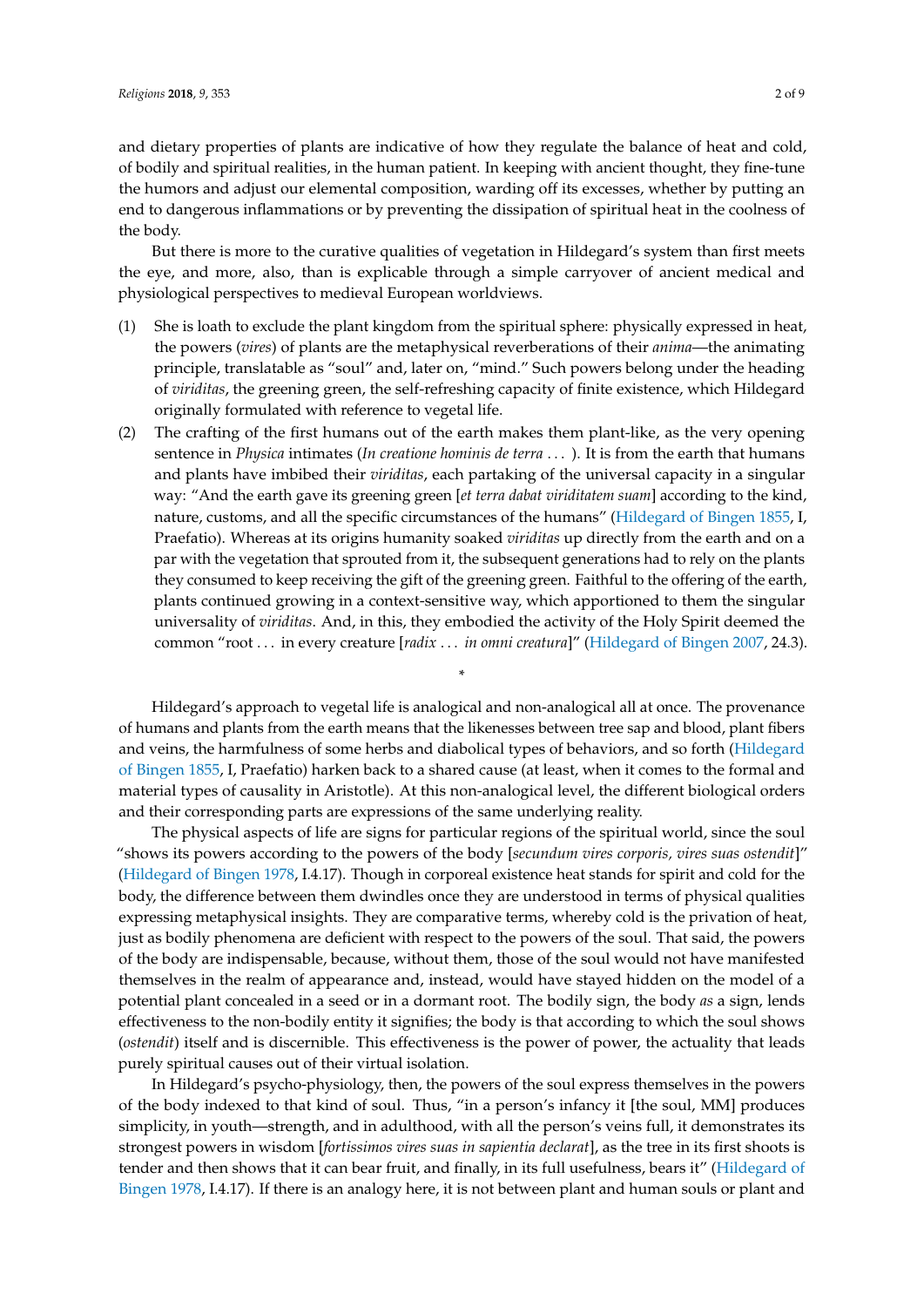human bodies, but between the signs for the powers of the soul in the bodies of humans and plants. At their sharpest, the workings of the principle of vitality in a human result in wisdom (*sapientia*), which, rather than the perfection of a disembodied mind, is the culmination of the physiological developmental arc extending from infant "simplicity" through adult physical strength to a true maturity. The same principle activated in a tree attains its maximum physical expression in a fruit that supersedes the simplicity of the seed and the exuberance of vegetal growth. Viewed from the perspective of diverse existences, according to which the powers of this principle are singularly calibrated, the analogy is between wisdom and fruit; considered from the absolute vantage of the *Scivias* with their revealed wisdom, the analogous elements are the orders of souls and bodies that are much more internally homogeneous than we tend to imagine.

Against the background of such unexpected unity, it is hard to miss the Plotinian underpinnings of Hildegard's analogies (and non-analogies). For Plotinus, the entire world, depicted as a gigantic tree, was the ramification of the One, thinking itself in the most varied shapes and processes into existence. When the One thought itself into being as growth in what Plotinus called *phutiké noesis*, the result was the kingdom of plants; sense-thought produced animals; and abstract thought accounted for the human emanation of the One (*Enneads* II.8.8, 10–20). Possible parallels among modes of thinking, let alone among their bodily expressions, pointed back to the structured self-development of the One.

Nonetheless, between Plotinus and Hildegard, plants and humans switch places: for the Neoplatonist, the brightest thought is the one that grasps itself as thinking, which is the case in our abstract cogitation; for the Christian mystic, the greening green of *viriditas*, distributed into a whole range of powers, is apparent with the utmost vividness in plants. Plotinus must have had a premonition of theoretical problems in his attribution of the dimmest thinking to vegetal growth-thought, because, contemplating the One in his own manner (that is, exercising the capacity of abstract thought to think itself), he bestowed the shape of a tree onto the object of his contemplation. In a similar key, Hildegard writes that "the soul's powers are like the form of a tree [*quasi arboris forma*]" [\(Hildegard of Bingen](#page-8-2) [1978,](#page-8-2) I.4.26).

Besides a series of psycho-physiological correspondences, we find in Hildegard's corpus an entire hagiography and a theography mapped onto parts of plants in a sort of spiritual botany. The analogies mixed together with the non-analogical emanations of *viriditas* are complex, insofar as they involve particular species of plants or plant organs, psychic faculties, and chief actors in the Judeo-Christian theological drama.

\*

Let's take a salient example. We have already noticed how Hildegard correlates the Holy Spirit to a root shared by all creatures. Further, she contends that "rational action . . . is the first root, which by the grace of God is fixed in every human [*rationabiliter operator* . . . *est prima radix quam gratia Dei fixit in omnem hominem*]" [\(Hildegard of Bingen](#page-8-2) [1978,](#page-8-2) III.5.32). Like the Holy Spirit, rational action is a universal root, operative in all, even if the scope of its operations is limited to "all humans", whereas that of the Holy Spirit extends to the breath of life in "all creatures". The root is an anchor and, simultaneously, a subterranean organ of nourishment vital to the entire plant. Deeper than and prior to the actual radicle on the spatiotemporal scales other than those of the world, the Holy Spirit is the ontological linchpin and source of sustenance for plants and other beings. It anchors beings in being, which, in medieval thought is God. As for Hildegard's vision of human roots, it seems to replicate Plato's view in *Timaeus* that we are "heavenly plants", "for it is by suspending our head and root from that region whence the sustenance of our soul first came that the divine power keeps upright our whole body" (90a–b). Except that the rational root in Hildegard passes not only through the head but also through the hand, grounding humanity in doing, in the practical use of reason, to which "rational action" alludes, instead of the purely theoretical eidetic sphere.

Virgin Mary's vegetal figuration is a branch—more precisely, "the greenest branch [*viridissima virga*]" [\(Hildegard of Bingen](#page-8-1) [2007,](#page-8-1) 19.1), "the branch . . . arisen from the root of Jesse" [\(Hildegard of](#page-8-2)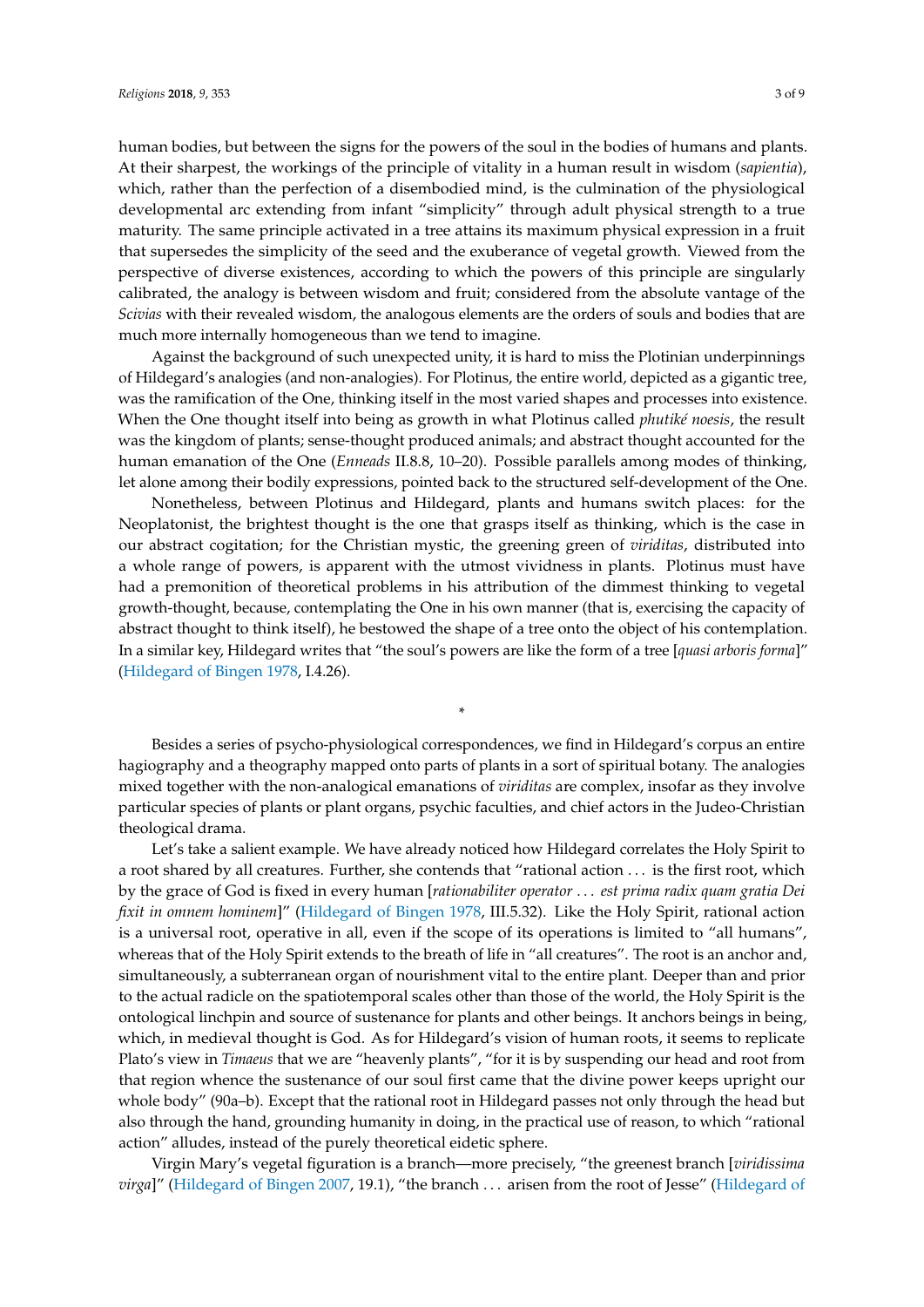[Bingen](#page-8-2) [1978,](#page-8-2) III.8.15)—and the branch, in turn, evokes intellect in Hildegard's psychology: "the intellect in the soul is like the *viriditas* of branches and foliage on a tree" [\(Hildegard of Bingen](#page-8-2) [1978,](#page-8-2) I.4.26). A far cry from the prejudiced construction of the fragile and unstable femininity, Mary plays the role of a firm aerial support for the leaves and flowers (above all, the Flower) she carries, and it is along the same lines that she is the figure of the intellect in Hildegard's scheme. The intellect is the ability to discern differences, to distinguish and select among a vast array of alternatives. Similar to rational conduct, it is not abstract ideation; "the intellect in the soul" comes replete with concrete contents, among which one chooses, just as "the *viriditas* of branches", not to mention "the greenest branch", appears before the senses covered with leaves. Exactly how intellect is the part of the soul most appropriate to the Virgin becomes clear once we highlight the fact that virginity for the sake of total devotion to God is, in the eyes of Hildegard, a spiritual *choice*, the highest discernment requiring tremendous fortitude if it is to be made repeatedly, reaffirmed in the face of temptation. The power of the intellect thus joins the semantic and conceptual chain, where *viriditas* is interlinked with virginity, vigor, and virility.

Continuing to upend gender stereotypes, Hildegard correlates Christ to a flower that "arose in an unplowed field, a flower [*flos*] so excellent that it will never wither from any accident of mortality, but in full *viriditas* will last forever" [\(Hildegard of Bingen](#page-8-2) [1978,](#page-8-2) II.6.24). The flower is analogous to the will—"the will like its [the tree's] flowers [*voluntas autem quasi flores in ea*]" [\(Hildegard of Bingen](#page-8-2) [1978,](#page-8-2) I.4.26)—which channels the power to act, determining it in one way or another. A reasonable will relies on the discernments provided by the intellect for its resolution and self-determination. But the support it receives from them cannot be compared to standing on a flat rock, extraneous to whomever or whatever it provides a hard mineral foundation for. The intellect carries the will as a branch carries its flower or as Mary carries her Son. There is undeniable continuity between the carrying and the carried, to the point where the one passes into and for the other, the intellect blossoming into rational will, the branch bursting in flowers, Mary's virginity issuing forth in a Child outside the confines of productive or reproductive sexuality. Ideally, this multifaceted continuity is protected from disruptions by the eventual fall of the flower or of the fruit it may metamorphose into in the botanical domain. The excellence of Christ-the-Flower's unperturbed *viriditas* implies an incorruptible will, the fulfillment of discernment, and the eternal resolution of the intellect in the choice to redeem creation, to reinvigorate the quasi-divine capacity of creation to renew itself.

I pause my fledgling account of vegetal psycho-physio-theology for a moment, so as to take up two climacteric objections. *First*, Hildegard's tripartite analogies are volatile, their elements changeable from one work to the next and, at times, within the same manuscript. For instance, the theological equivalent of roots, which we have started to follow quite closely, shifts from the Holy Spirit in *Scivias* to the patriarchs and the prophets, whom Hildegard hails as "the happy roots [*felices radices*]" in *Symphonia* [\(Hildegard of Bingen](#page-8-1) [2007,](#page-8-1) 32.1). The Virgin, who in both these works has appeared as a green branch, is analogized, in *Scivias* as well, to grass: "My Son was born of the incorrupt Virgin, who knew nothing of any pain, but remained in the fresh purity of her integrity, like grass that flourishes in verdant glory when the dew falls on it from Heaven" [\(Hildegard of Bingen](#page-8-2) [1978,](#page-8-2) II.6.25). This vegetal personification accords with the view of the immaculate conception and birth as a flower that arose in an unplowed field, not with one that blossomed on the greenest branch. Then, again, the relation between the Mother and the Child is configured "as balsam [that] oozes from a tree [*balsamum ex arbore sudat*]" [\(Hildegard of Bingen](#page-8-2) [1978,](#page-8-2) II.3.13). What is going on here?

\*

One can plausibly explain each modification by exercising strict exegetical discipline and hermeneutical vigilance. The case of roots is especially instructive in this regard. If the root ultimately grows at the nexus of universality and singularity, of the Holy Spirit or rational action and all creatures or all humans, then it is not a matter of indifference whether one begins at the universal or the singular end of the relation. As an analogue of the root, the Holy Spirit is the universal breath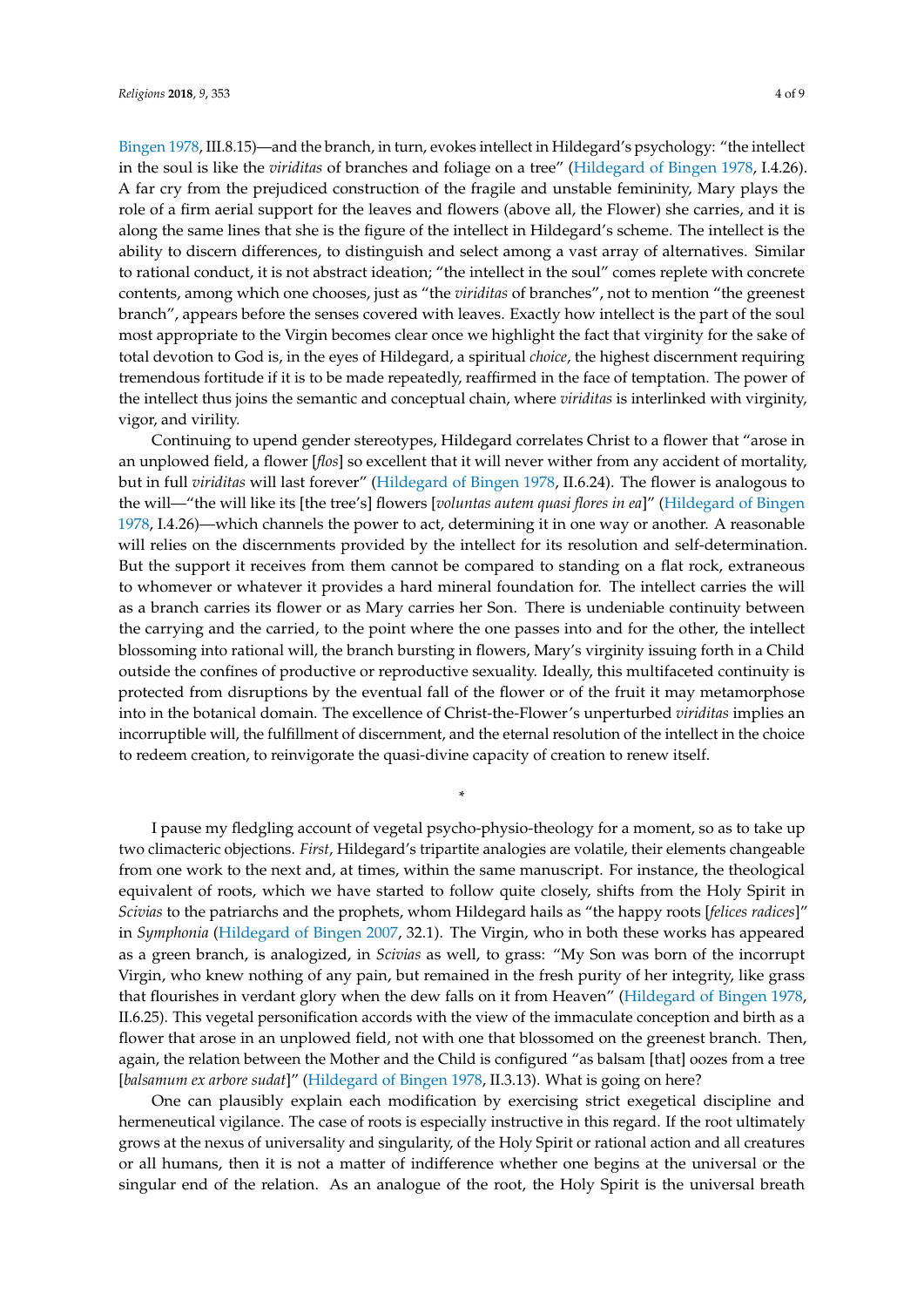of life, received in a singular fashion by each creature; the patriarchs and the prophets are, conversely, singular individuals, genealogical and theological-political roots that are universalized by virtue of their faith, visionary messages, or foundational acts. This divergence between points of departure applies, likewise, to rational deeds that represent, in Hildegard's tableau of mental faculties and behaviors, the psychic roots of humanity. Consistent with the primacy of the Holy Spirit, abstract rationality may impel a deed, assisting in its development from the embryonic stage (for instance, the initial resolve of the will) onward. At the other end of the spectrum, commencing from a singularity set on the path to universality, a deed may aspire to rationality as its end. The beginning is not simple and undivided; it may get under way from more than one threshold or verge. After all, the *arkhé* of the patriarchs is also the *first* root.

Such exegetical overtures are, nevertheless, bound to run into formal and material limits. Virgin Mary's transformation from a green branch into verdant grass is still explicable in virtue of an inner change in the spiritual geometry of Hildegard's text: superseding the verticality of the tree (the genealogical tree of Jesse, on the one hand, and the tree of redemption, on the other), on which the branch grows, is the immense divide between the grass stretching out below and the heavenly expanse above. There is a subtle move from immanence to transcendence in this transformation, from the uninterrupted course of ramified vertical and horizontal lines to the gap between what is above and what is below, traversed only by the dew that precipitates the immaculate conception. But when we set the other vegetal transcription of Mary and Jesus—into a tree and its sap—side by side with the relevant psychic analogy, the already overstretched exegetical imagination tears. According to Hildegard, "the soul in the body is like sap in a tree [*anima in corpore est velut succus in arbore*]" [\(Hildegard of Bingen](#page-8-2) [1978,](#page-8-2) I.4.26), which would turn Jesus into the soul, Mary into the body, the immaculate conception into an event of her "ensoulment", and Christ's birth into a kind of death, the soul leaving the body. That is a material limit (one of many) as far as the mutations in Hildegard's complex analogical apparatus are concerned.

A formal limit to the search for constancy and consistence among the analogies is drawn by the method readers follow and, consciously or unconsciously, ascribe to Hildegard herself. Her thought is not set in stone; it is futile to look up to it for solid connections and immutable shapes, such as those making up Kant's table of judgments, the categories, or schemata. Rather than a defect, the fluidity of her psycho-physio-theology bespeaks a methodology in tune more with vegetal processes than with the mineral world, itself subject to erosion, sedimentation, or diagenesis. The elasticity and, indeed, the plasticity of Hildegard's visions is none other than the elasticity and plasticity of plant ontology.

Parts of plants rarely remain self-identical as they grow, metamorphose, or simply fall off from their living host; the psychic, physical, and theological portions of Hildegard's "taxonomy", too, grow into and out of one another, interchangeable in their uniqueness. The rapid multiplication of analogies (and non-analogies), with religious figures or plant parts reiterated in a large array of combinations, is reminiscent of modular growth proceeding by repetition and, at the same time, redolent of a mindboggling diversity of vegetal shapes, colors, and sizes. (It bears noting that Hildegard associates these "sense data", insofar as they pertain to the tree of the soul, to the human senses [\(Hildegard of Bingen](#page-8-2) [1978,](#page-8-2) I.4.26). The association does not just articulate the objective and the subjective aspects of the senses; it goes a step further and expresses the human subject through the empirical variations of its vegetal object.) Hence, the formal limit to system-building on the basis of Hildegard's writings is an enabling one: it lets whomever approaches it intuit that the outlines of her method are as vegetal (mutable, metamorphosing, growing, decaying . . . ) as the message it conveys.

The *second* objection has to do with the role of fruits, including fruit-bearing capacities, in the analogies. Given that neither Mary nor Jesus is compared to fruit—the one corresponding to a branch, the other to a flower—they are both excluded from the purview of wisdom, to which this plant organ alludes. A fruit is the mature expression of planthood, coming on the heels of buds and flowers, while

\*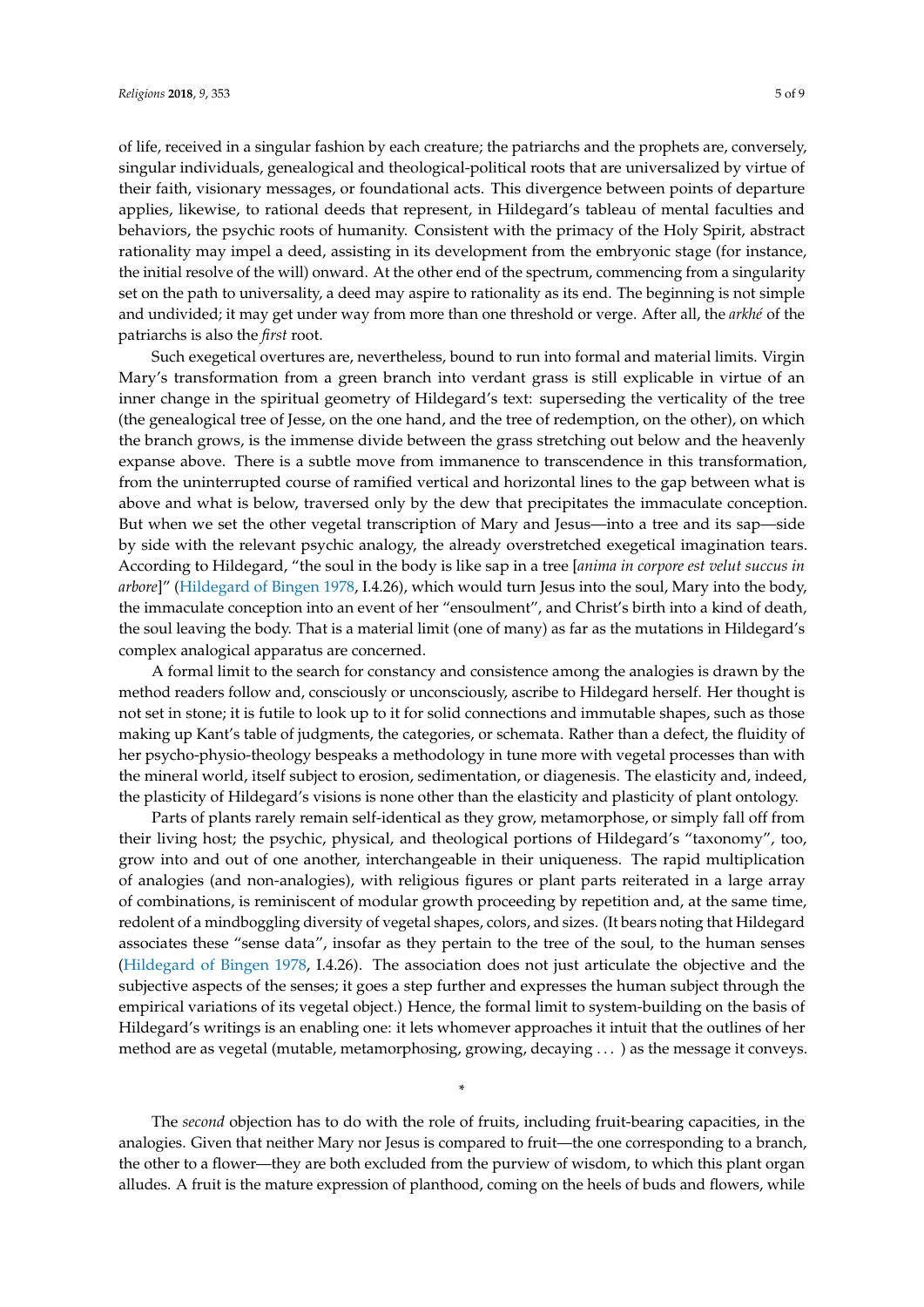wisdom is the mature expression of humanity. In this sense, Mary and Jesus, along with the very kernel of Christianity, are cardinally immature.

Yet, one may wonder, is maturity such a desirable thing? The fruit is where plant being is at its crest, the ascending curve all but finished and the phase of its decline and decay already setting in. In human old age, as Hildegard relates right after the fruit analogy, "the soul's powers are gentler, as if from a weariness at human knowledge [*velut in taedio scientiae hominis*]; as when winter approaches the sap of the tree diminishes in the branches and the leaves" [\(Hildegard of Bingen](#page-8-2) [1978,](#page-8-2) I.4.17). Maturity is the precursor of rotting away. Mary and Jesus rebel against its inexorability as they welcome *viriditas* and shun the fully grown, ripe old age of the fallen world. An intellect and a will more astute than conventional wisdom, they extend themselves, open up to exteriority as a leafy branch and a flower, basking in the promise of life and spring. Anachronistically examined through this lens, Protestantism at *its* roots revived the inaugural immaturity of Christianity after its institutional fruit had grown overripe.

Jesus's vegetal analogues in Hildegard's oeuvre bypass the fruit, preceding and succeeding it in the shape of a flower and the result of fruit's fermentation in wine. Bread is the afterlife of wheat and wine is the afterlife of grapes, theandric body and blood having left the state and the stage of decay behind. In a double viticultural analogy evincing the modular growth of Hildegard's text, God-the-Father is the vine out of which the wine that is his Son flows (*ut vinum de vite sudat, ita et Filius meus de corde meo exivit*), and the Son himself is a vine yielding "liqueur from the sweetest and strongest fruit [*liquor de dulcissimo ac fortissimo fructu vitis*]" of "all merciful and true justice" [\(Hildegard of Bingen](#page-8-2) [1978,](#page-8-2) II.6.28). Having overcome death, the fermented products of vegetal afterlife, including first and foremost alcoholic spirits, border on spirit. In *Physica*, grapevine (*vitis*) anticipates the spiritualization of the body suffused with the heat of spirit. It is said to have "fiery heat and moisture in it. The fire is so strong as to change its sap into a flavor that other trees and herbs do not have" [\(Hildegard of](#page-8-0) [Bingen](#page-8-0) [1855,](#page-8-0) I, liv). The medicinal properties of the plant are also conducive to the reversal of decay: the warm ashes of grapevine submerged in wine are supposed to help cure "flesh rotting around one's teeth" [\(Hildegard of Bingen](#page-8-0) [1855,](#page-8-0) I, liv).

Occasionally, vegetal metamorphoses in Hildegard's analogies will correlate Jesus to fruit, notably "the strongest fruit [*fortissimus fructus*] that shall never fail" [\(Hildegard of Bingen](#page-8-2) [1978,](#page-8-2) II.6.32). Does this mean that Christian rebellion against mature wisdom ends in defeat? Not at all. Mutation into any plant part, not least the fruit, is the inalienable possibility of Hildegard's living thought, so long as its mutability is not absorbed into an ideally immutable end toward which the teleological whole would be oriented as one. Becoming-fruit is not a coveted goal but yet another point of transition construed from the perspective of *viriditas* with its open-endedness and potentialities for self-renewal reversing the movement of ripening and decay, particularly by moving through decay to life itself. In addition, Jesus's identification with fruit is highly qualified in the passage in question. The full sentence reads: "And as bread [*panis*] nourishes people, the Son of God nourishes believers in faith, for He is the strongest fruit that shall never fail." As bread, his transubstantiated body is already the fermented "fruit" of wheat, in which decay has been overcome along with the tedium of human knowledge past its prime. The leap from flower freshness to plant afterlife imbued with spirit happens imperceptibly here, the strength of the fruit indistinguishable from the power of *viriditas*.

Although the overall psychic corollary to the fruit is wisdom, Hildegard is careful to separate the early from the late varieties and assign the appropriate human manifestations to each. The mind, she insists, "is truly like the first bursting out of fruit [*animus vero velut primus erumpens fructus*]", and reason "is like a perfectly mature fruit [*ratio autem quasi fructus in maturitatem perfectus*]" [\(Hildegard](#page-8-2) [of Bingen](#page-8-2) [1978,](#page-8-2) I.4.26). What explains this seemingly hairsplitting differentiation? The mind (*animus*) is the yet undetermined, or underdetermined, conjunction of faculties and capacities to cognize and know the world. It is best understood as the principle of a uniquely human life, nearly overlapping in

\*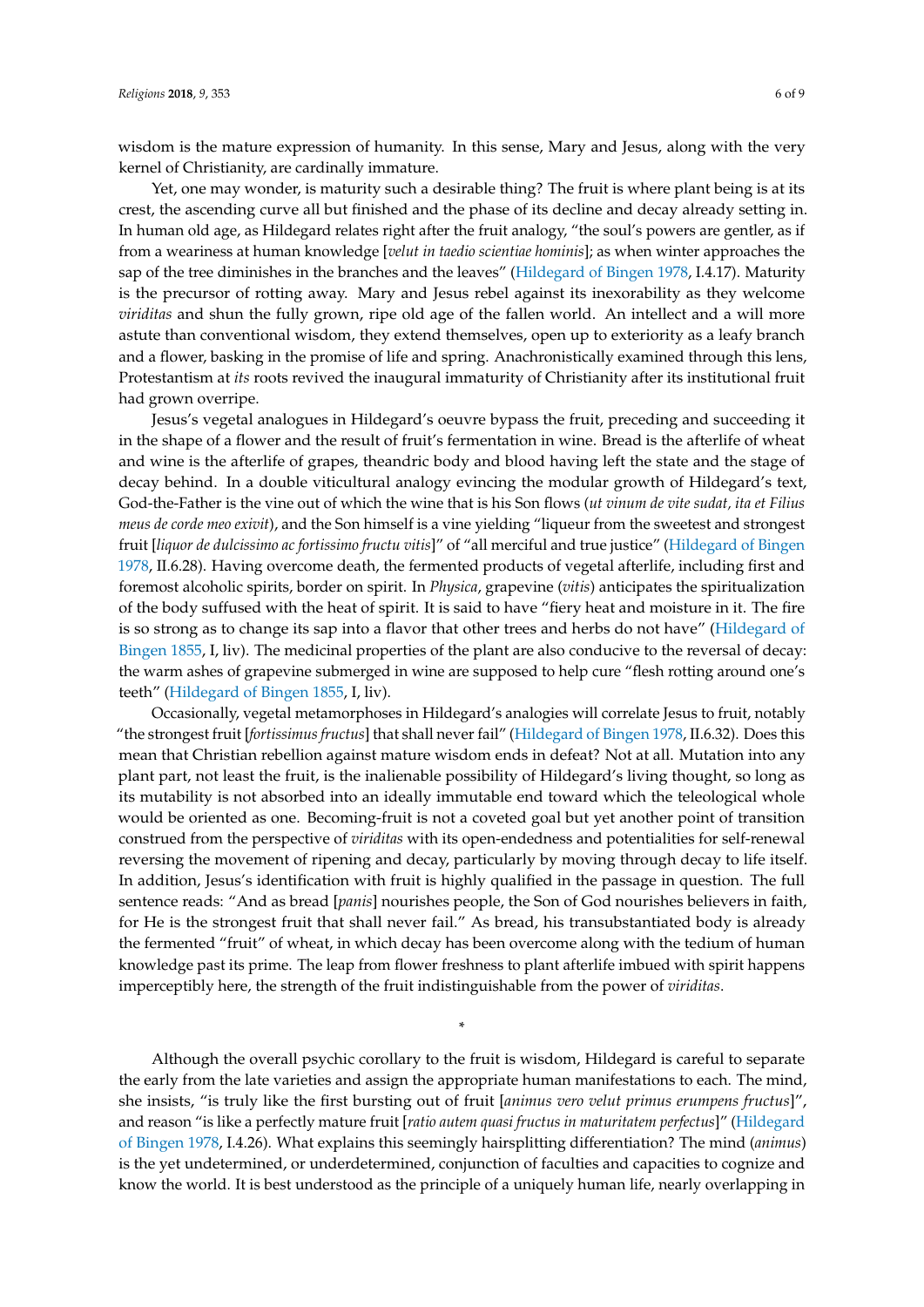this sense with the human soul (*anima*). Even young children have a mind, which some in the early modernity have construed as a blank slate, a *tabula rasa.* Now, reason takes time to develop, to be honed in a habitual practice of reasonable conduct, to slowly garner its juices from the accumulation of life experiences. With reason, the mind is further determined, swapping the state of mere potentiality for actuality, just as a fruit gradually gains its recognizable shapes and colors in ripeness. Wisdom is the culmination of this process, the fruit of fruit, as it were, the yield of a mind that learns to reason and grows to be reasonable. Human roots and fruits end up being caught in a virtuous circle, with reason receiving nourishment from rational action, which activates in practice the principle of rationality.

The next question is who the theological analogue of the fruit is. Hildegard's answer is: the Devil. "Diabolic persuasion", *diabolica persuasio*, inclines Adam to taste the forbidden fruit and be poisoned by its sweetness: "For in the taste of the fruit he knew by disobedience, a harmful sweetness [*noxia dulcedo*] poured itself into his blood and flesh, producing the corruption of vice. And, therefore, I feel the sin of the flesh [*peccatum carnis*] in me, and intoxicated by wrongdoing [*per culpam inebriata sum*], I neglect the purest God" [\(Hildegard of Bingen](#page-8-2) [1978,](#page-8-2) I.4.5). A fruit is fleshy and sweet in the state of ripeness, when it is prepared for being digested and for dispensing its wisdom. Thereafter, it lapses into over-ripeness, the harbinger of decrepitude and decay, reflected in the weariness and tedium of the wise. The marks decay mercilessly leaves on the flesh of a human or a fruit are the signs of an approaching end, of irreversible finality even, in the eyes of non-believers and sinners, who, as Hildegard has it, "neglect the purest God", precisely because they are committed to the flesh as the be-all and end-all of existence. A decaying fruit is still bristling with *viriditas* in anticipation of another beginning as it nourishes the seed, now primed for germination. But an alternative vision is required to register the positivity of decay, the vision that, not totally mired in the flesh and its sin, takes a second, panoramic look at the larger vegetal process and at the analogous spiritual course, without missing the flowery pre-existence and the afterlife of the fruit. "Diabolic persuasion" puts the fruit's *before* and *after* (the moments Hildegard privileges in her vegetal analogy to Jesus) out of sight. The "corruption of vice" displaces and eternalizes the temporal corruption of the flesh, which, on its upside, concocts fertile grounds for future growth.

In the psychic matrix mapped onto the fruit, Adam and Eve are guilty of impetuousness. By eating from the tree of knowledge of good and evil, they desire to gain direct access to wisdom, not rooted in rational action and detached from cumulative growth that experiential maturation affords. The fruit they grasp following an apparent shortcut is, simultaneously, unripe and overripe, unsustainable for the branch/intellect saddled with the green issue of an underdetermined mind. Hildegard goes as far as to suggest that, in their haste, the first humans did not even properly taste the forbidden fruit and certainly did not digest it: "for they tried to know the wisdom of the law with their intelligence, as if with the nose, but did not perfectly digest it by putting it in their mouths, or fulfil it in full blessedness by the work of their hands . . . . For, by the Devil's counsel [*suggerente diabolo*], they turned their back on divine command and sank into the gaping mouth of death [*barathrum mortis*]" [\(Hildegard of Bingen](#page-8-2) [1978,](#page-8-2) II.1.8).

The aesthetic superficiality of smelling or tasting without digesting the fruit/wisdom when time itself is not yet ripe spells out not only impetuousness but also, at the level of its consequences, an upheaval and reversal in the relation between the digesting and the digested. Adam and Eve are swallowed up by that which they intend to swallow, dragged down into the abyss of death, yawning in the dark pit of an enormous impersonal mouth, or incorporated into the cavernous expanse of death's hungry belly, the other meaning of the Latin *barathrum*. That an abyss opens up on the surface of the taste buds (elsewhere in the Scivias Hildegard calls upon the readers to conquer in themselves "what was sown in the last of sin by the taste of the fruit [ex gustu pomi]" [\[Hildegard of Bingen](#page-8-2) [1978,](#page-8-2) I.2.24]) is another piece of corroborating evidence for the vegetal operativity of sin and redemption. What is vitally important to plants resides on their ontic and ontological surfaces, on the unfurled leaf and blossoming flower, the entire vegetal being extending itself toward its other (light, the elements, insects, and so forth). Vitality is, as Hildegard has disclosed, concentrated in the color green, abounding with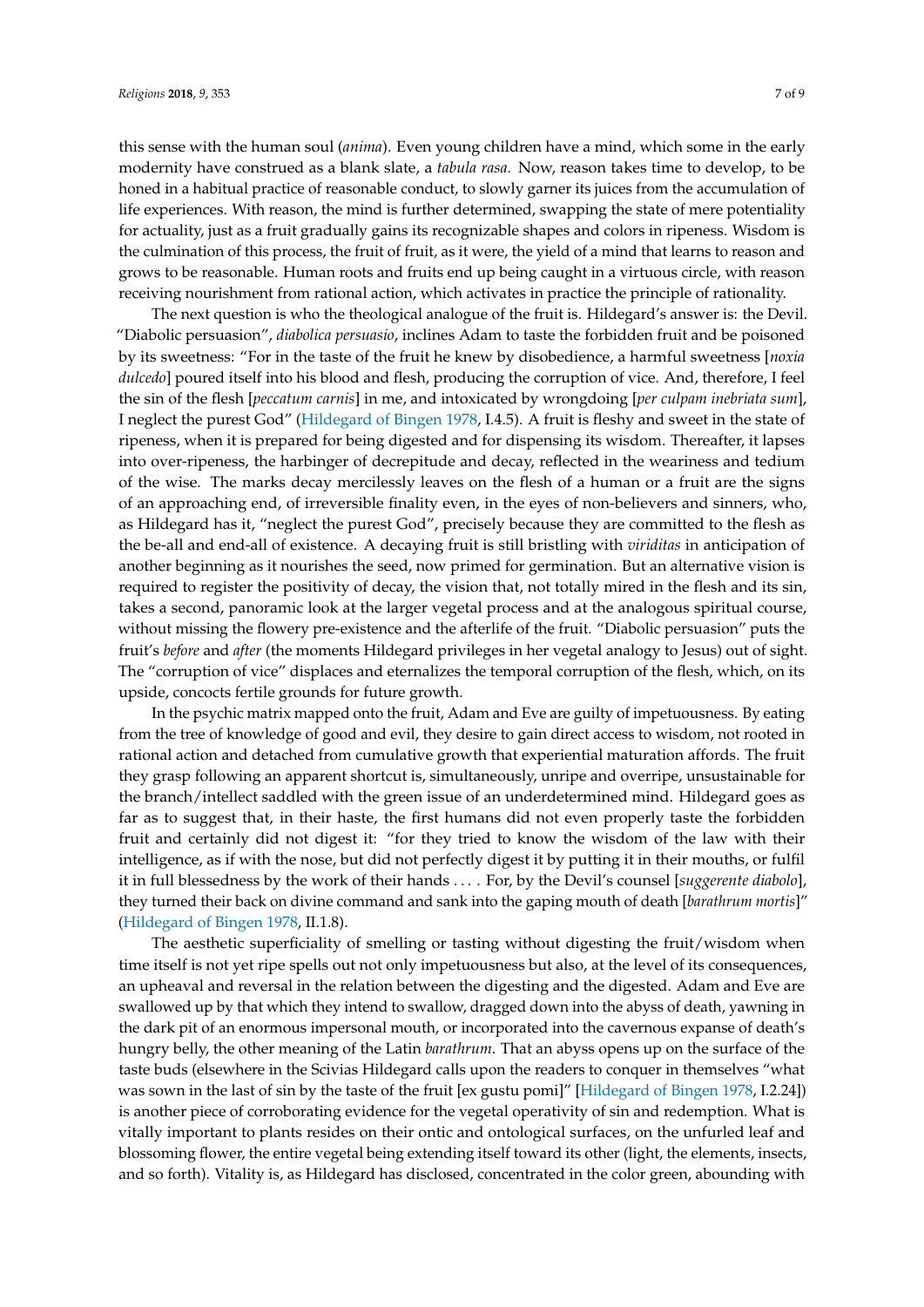life itself. The superficiality of taste, contrasted to the depth of digestion, is homologous to the primacy of appearance over hidden essence in vegetality. Not to be dismissed as a purely sensuous, almost ornamental addition to a rational being that is the human, the tasting of fruity sweetness is a key factor in the Fall.

There is a theological precedent to the about-face of digestion in the Christian tradition, albeit in a diametrically opposed context. I am referring to St. Augustine's notion of communion. Ventriloquizing Jesus, he proclaims in *Confessions*: "I am the food of the fully grown; grow and you will feed on me. And you will not change me into you, like the food your flesh eats, but you will be changed into me" (VII.x.16). To consume the body of Christ is to be metabolized and incorporated into divine existence; to eat of the forbidden fruit is to be absorbed into death and inexistence. Whatever the extent of its sublimation, spiritualization, and divinization, digestion is a feature of the Aristotelian *to threptikon*, of plant-soul comprised of the capacities for nourishment and reproduction. Despite a reversal in the roles played by the eater and the eaten, their relation is assimilated to vegetal dynamics and mechanisms.

\*

Skipping back from the fruit to the flower, we may recall that, according to Hildegard, Jesus blossomed either on the greenest branch or in an unplowed green field that was Mary. In the latter scenario, he was "a flower born in a field though its seed was never sown there [*flos nascitur in agro non seminato semine*]" [\(Hildegard of Bingen](#page-8-2) [1978,](#page-8-2) III.8.15). There is no labor involved in his conception or birth, neither the kind of labor that refers to work nor the one that refers to parturition. And that is good. In the same breath, however, Hildegard chastises those "fruitless plants that spring up easily [*facile nascuntur*] by themselves from the ground", seeing that "the fruit-bearing varieties must be sown and planted with great labor [*magno labore*]" [\(Hildegard of Bingen](#page-8-2) [1978,](#page-8-2) III.9.20). Such plants are the weeds (*inutilis herba*) in her psycho-physio-theological taxonomy, namely the vile members who outnumber the virtuous and "surpass them in power." Rooted in themselves alone, in their own will and desire, they are uprooted not only from God ("not rooted in my decrees [aut ordinationis meae radicatis]" [\[Hildegard of Bingen](#page-8-2) [1978,](#page-8-2) III.9.20)] but also from the rational practice that anchors the human. The highest and the lowest, the Flower of redemption and weeds, converge on the untilled grounds of exemption from work.

Biblical text presents labor as one of the punishments God meted out to Adam for the original sin. To be specific, agricultural work complicates life, makes life precarious, forces humans to keep close to the soil, which frequently will not respond to their efforts, until the very final moment when they return to the earth as corpses (Gen. 3:19). This is the burden Jesus eases, redeeming sinful humanity by breaking "the tree of Adam's death and perdition" [\(Hildegard of Bingen](#page-8-2) [1978,](#page-8-2) III.6.35). (Following another, equally vegetal, rendition of the event, Jesus does not break the tree that sparked off the original sin but substitutes for it the tree of the cross, "nailed down to the tree, to abolish what had been done through the tree that occasioned sin" [\[Hildegard of Bingen](#page-8-2) [1978,](#page-8-2) III.2.21]). In other words, Jesus obviates work; his birth, life, and even death are the supreme play, free of labor, yet absolutely serious and passionate, solemn in their heralding of sabbatical existence. Those who refuse hard work out of the sheer stubbornness of their capricious wills also engage in play, albeit in violation of God's punishing command and without the burden having been lifted by redemptive self-sacrifice. For Hildegard, then, labor is bookended on the one side by the paradisiac leisure Christianity seeks to recover and on the other by the laziness of the apostate, uprooted from divine and human grounds for sustainable growth.

*Physica* interprets agricultural labor in light of the contribution it makes to vegetal "goodness" and utility. "Plants which are sown by human labor [*per laborem hominis seminantur*]", Hildegard writes in that manual, "and spring up and grow gradually, are like domestic animals which are nourished with care in the home. By the labor with which they are planted and cultivated, they throw off the acidity and bitterness of their moisture" [\(Hildegard of Bingen](#page-8-0) [1855,](#page-8-0) I, Praefatio). Within